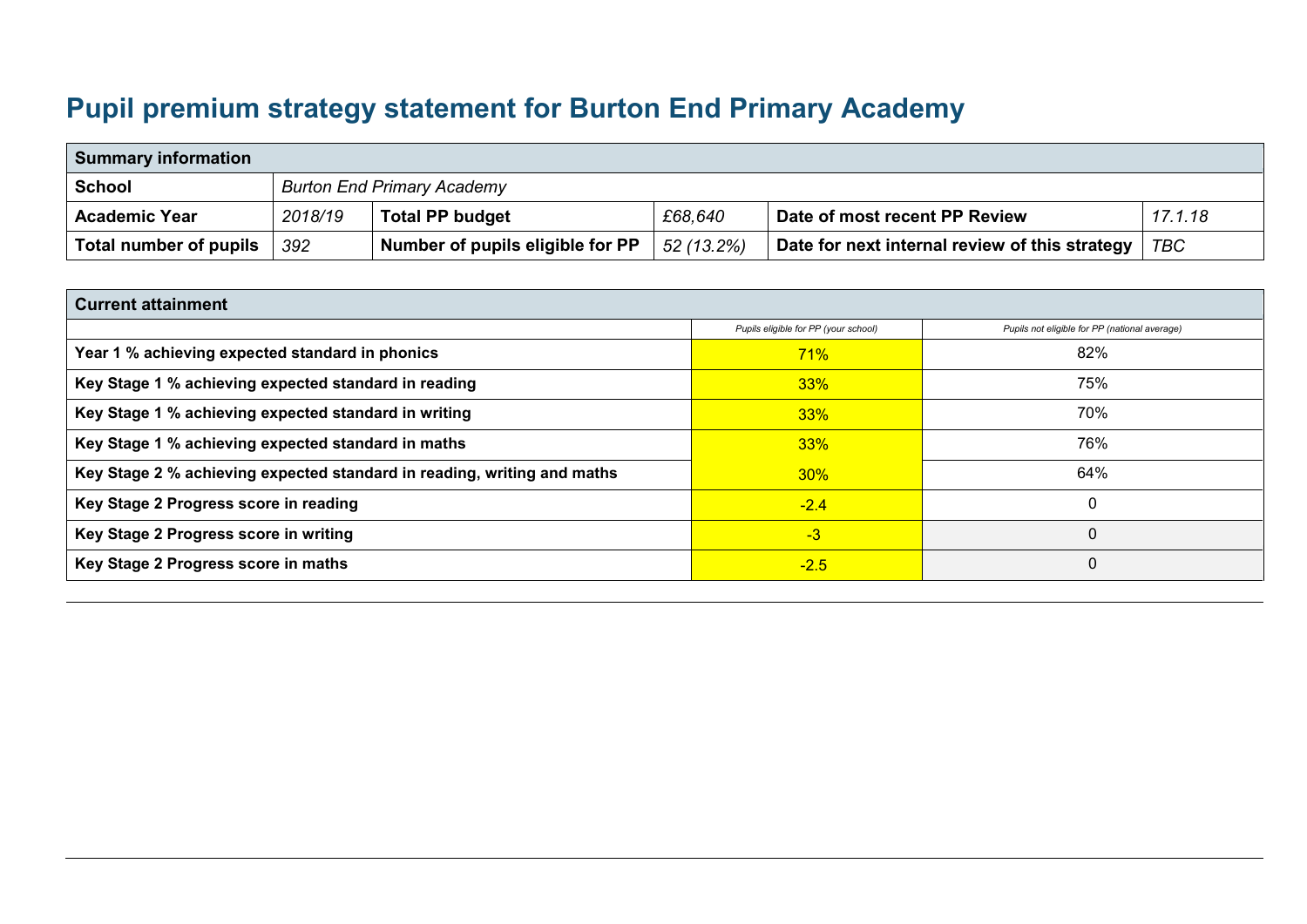|           | 1. Barriers to future attainment (for pupils eligible for PP, including high ability)                                                                   |                                                                                                                                                                                                                                                                                                                                                                                                                                                                                                                     |  |  |  |  |
|-----------|---------------------------------------------------------------------------------------------------------------------------------------------------------|---------------------------------------------------------------------------------------------------------------------------------------------------------------------------------------------------------------------------------------------------------------------------------------------------------------------------------------------------------------------------------------------------------------------------------------------------------------------------------------------------------------------|--|--|--|--|
|           | In-school barriers (issues to be addressed in school, such as poor oral language skills)                                                                |                                                                                                                                                                                                                                                                                                                                                                                                                                                                                                                     |  |  |  |  |
| Α.        | Consistency in the quality of teaching across the school                                                                                                |                                                                                                                                                                                                                                                                                                                                                                                                                                                                                                                     |  |  |  |  |
| <b>B.</b> | Limited speech and language skills which impact on learning                                                                                             |                                                                                                                                                                                                                                                                                                                                                                                                                                                                                                                     |  |  |  |  |
| C.        | Pupils' social, emotional and mental health needs which impact on their readiness to engage with learning                                               |                                                                                                                                                                                                                                                                                                                                                                                                                                                                                                                     |  |  |  |  |
| D.        | Gaps in prior learning which increase the gap between children and their peers                                                                          |                                                                                                                                                                                                                                                                                                                                                                                                                                                                                                                     |  |  |  |  |
|           | <b>External barriers</b> (issues which also require action outside school, such as low attendance rates)                                                |                                                                                                                                                                                                                                                                                                                                                                                                                                                                                                                     |  |  |  |  |
| Ε.        | Consistency of attendance and punctuality                                                                                                               |                                                                                                                                                                                                                                                                                                                                                                                                                                                                                                                     |  |  |  |  |
| F.        | Low self-esteem, aspiration, lack of understanding about achievement and potential, lack of role models.                                                |                                                                                                                                                                                                                                                                                                                                                                                                                                                                                                                     |  |  |  |  |
| G.        | Parental engagement with school and perceptions of education. Priority placed upon learning and achievement.                                            |                                                                                                                                                                                                                                                                                                                                                                                                                                                                                                                     |  |  |  |  |
|           | 2. Desired outcomes                                                                                                                                     |                                                                                                                                                                                                                                                                                                                                                                                                                                                                                                                     |  |  |  |  |
|           | Desired outcomes and how they will be measured                                                                                                          | <b>Success criteria</b>                                                                                                                                                                                                                                                                                                                                                                                                                                                                                             |  |  |  |  |
| А.        | Pupils' can access learning in a safe, positive learning environment where<br>pupils' physiological, safety, belongingness and esteem needs are met.    | Pupils are ready to learn in class without the need for intervention. The number of<br>interventions to ensure children are ready to engage is reduced.<br>'Commando Joe' resources and lesson plans are used effectively in developing<br>children's leadership, self-esteem and problem solving skills.<br>Where appropriate, ELSA (Emotional Literacy Support Assistant) sessions will<br>support children with managing personal issues beyond the classroom and encourage<br>self-regulation and independence. |  |  |  |  |
| <b>B.</b> | Disadvantaged children will make progress alongside peers and gaps in<br>attainment will be narrowed between Pupil Premium children and their<br>peers. | Data analysis will be robust and ensure that children do not 'fall behind' and that gaps<br>are quickly overcome.<br>Where necessary, interventions are put into place and monitored closely to ensure<br>that they are having the desired impact and are equipping children to return to class<br>teaching as soon as possible.<br>Disadvantaged children make equal to or better progress than their peers.                                                                                                       |  |  |  |  |
| $C_{1}$   | Quality of teaching across the school will be consistently good or better,<br>benefitting pupils who will make expected/good progress.                  | Monitoring of teaching through teaching observations by the SLT will confirm all<br>teaching is at least 'good' and any inadequate teaching will be addressed rapidly.<br>Half termly assessment meetings will ensure all disadvantaged pupils are making<br>expected/good progress. This will be recorded on profiles.                                                                                                                                                                                             |  |  |  |  |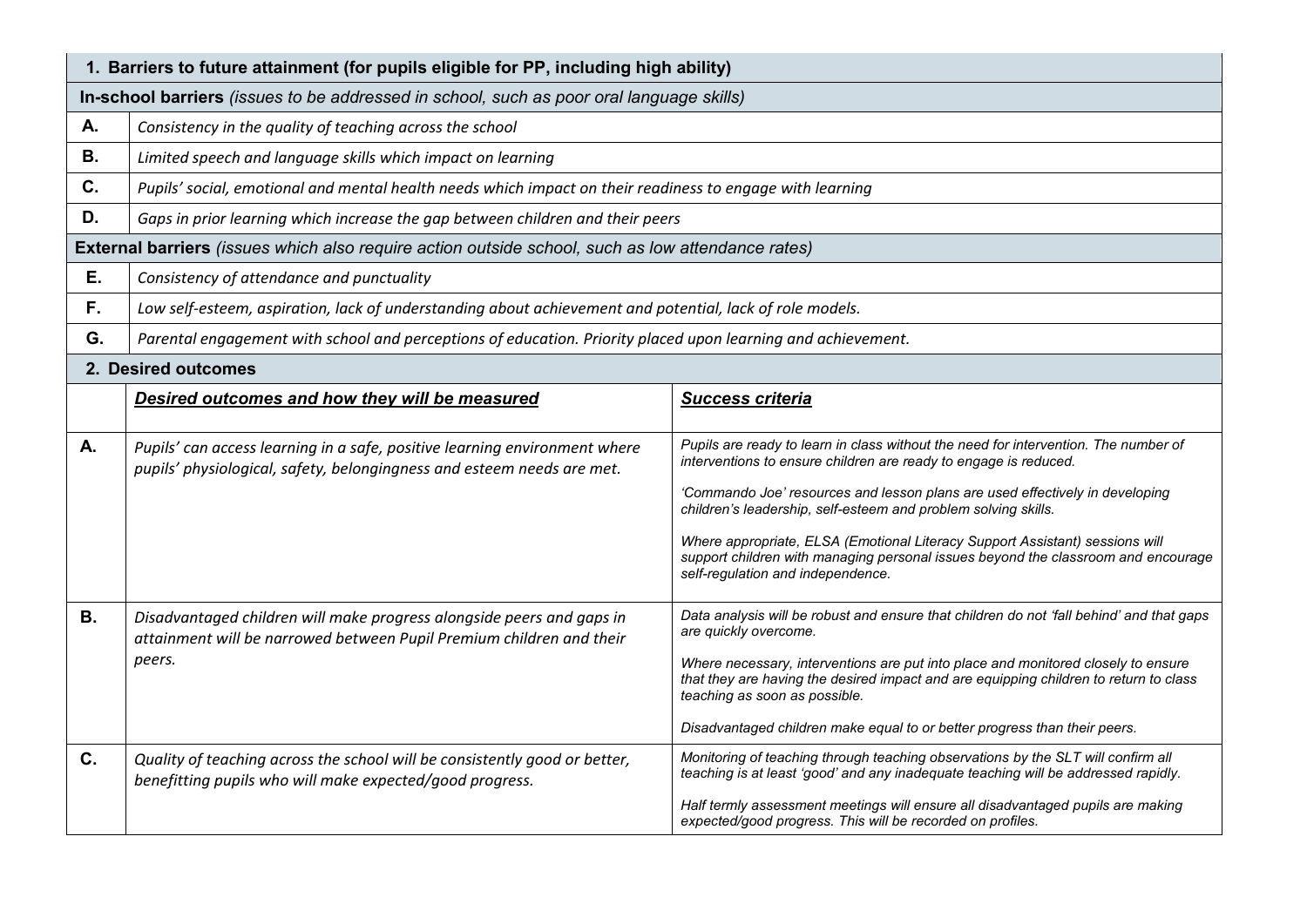| D. | Disadvantaged pupils' attendance to improve so that it is equal-to or better<br>than non-disadvantaged pupils.                                    | Year-on-year and term-on-term data shows an improvement in the attendance of<br>disadvantaged pupils.<br>Children entitled to Pupil Premium attend at least one extra-curricular club<br>(attendance at these clubs will be monitored).                                                                                                                                                                                                                                                                                                          |
|----|---------------------------------------------------------------------------------------------------------------------------------------------------|--------------------------------------------------------------------------------------------------------------------------------------------------------------------------------------------------------------------------------------------------------------------------------------------------------------------------------------------------------------------------------------------------------------------------------------------------------------------------------------------------------------------------------------------------|
| E. | Pupils read regularly and have access to high quality texts within guided<br>with regular opportunities to be involved in speaking and listening. | Pupils will meet/exceed expected levels of progress in reading and writing.<br>Parent helpers at school will be used to ensure that disadvantaged children receive<br>1:1 reading every day. Teachers will monitor the frequency of home reading in home-<br>learning diaries and report on regularity.<br>'Accelerated Reader' to be monitored to ensure that children are reading at an age<br>appropriate to their skill level (Zone of Proximal Development).<br>'Accelerated Reader' quiz accuracy for each class surpasses the 85% target. |
| F. | Home-school links will be improved, benefitting disadvantaged pupils                                                                              | Overall absence of disadvantaged pupils will decrease.<br>Higher level of engagement in extra-curricular activities and positive response to<br>home learning tasks.<br>More frequent and productive dialogue with staff.                                                                                                                                                                                                                                                                                                                        |

| 3.                                                                                                          |                                                                                                                                                                                             | 4. Planned expenditure                                                                                                                                                                                                        |  |                                                                                                                                                                                                                                                                  |                                                                                                                                                                                                                                                                     |                                |      |                                            |
|-------------------------------------------------------------------------------------------------------------|---------------------------------------------------------------------------------------------------------------------------------------------------------------------------------------------|-------------------------------------------------------------------------------------------------------------------------------------------------------------------------------------------------------------------------------|--|------------------------------------------------------------------------------------------------------------------------------------------------------------------------------------------------------------------------------------------------------------------|---------------------------------------------------------------------------------------------------------------------------------------------------------------------------------------------------------------------------------------------------------------------|--------------------------------|------|--------------------------------------------|
| Academic year                                                                                               |                                                                                                                                                                                             | 2018/19                                                                                                                                                                                                                       |  |                                                                                                                                                                                                                                                                  |                                                                                                                                                                                                                                                                     |                                |      |                                            |
|                                                                                                             | The three headings below enable schools to demonstrate how they are using the pupil premium to improve classroom pedagogy, provide<br>targeted support and support whole school strategies. |                                                                                                                                                                                                                               |  |                                                                                                                                                                                                                                                                  |                                                                                                                                                                                                                                                                     |                                |      |                                            |
| л.                                                                                                          |                                                                                                                                                                                             | ii. Quality of teaching for all                                                                                                                                                                                               |  |                                                                                                                                                                                                                                                                  |                                                                                                                                                                                                                                                                     |                                |      |                                            |
| <b>Desired</b><br>outcome                                                                                   |                                                                                                                                                                                             | Chosen action /<br>approach                                                                                                                                                                                                   |  | What is the evidence and<br>rationale for this choice?                                                                                                                                                                                                           | How will you ensure it is<br>implemented well?                                                                                                                                                                                                                      | <b>Staff lead</b>              | Cost | When will you<br>review<br>implementation? |
| To ensure teaching<br>in lessons is<br>pitched at an<br>appropriately<br>challenging level for<br>learners. |                                                                                                                                                                                             | <b>Success For All (SFA)</b><br>will be implemented<br>into the curriculum to<br>ensure children are<br>taught with peers that<br>are at their 'stage not<br>age'.<br><b>SFA will be delivered</b><br>consistently across the |  | <b>Sutton Trust found that:</b><br>The effects of high quality<br>teaching are especially<br>significant for pupils from<br>disadvantaged backgrounds:<br>over a school year, these pupils<br>gain 1.5 years' worth of learning<br>with very effective teachers. | Children will be assessed<br>every eight weeks (according<br>to the programme) and<br>groups will continue to be<br>fluid to ensure that children<br>are being taught at the level<br>appropriate for them.<br>Two SFA leads will monitor<br>the implementation and | <b>MF</b> and AF<br><b>SLT</b> |      | Every eight weeks.                         |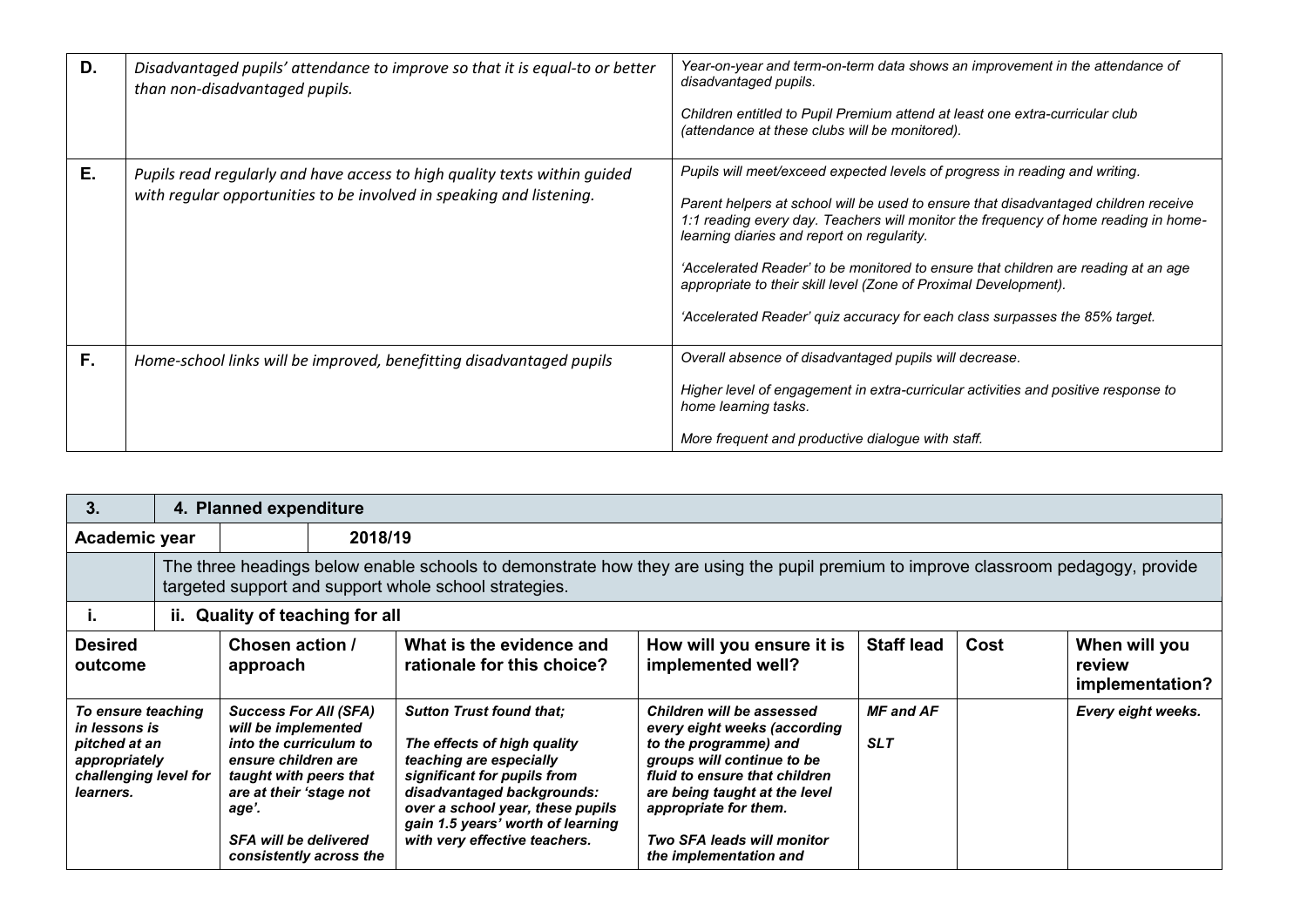|                                                                                                                                                                       | school so that the same<br>expectations.<br>standards and routines<br>are used.                                                                                                                                                                                                                                                                                                                                                 | Graham Allen's HMI report (2011)<br>states:<br>[SFA is] 'proven to work'                                                                                                                                                                                                                                                                                                                                         | standard of delivery by<br>conducting lesson<br>observations, book scrutiny<br>and data analysis (PiRA).                                                                                                                                                                         |                                                                                   |                                                                                                                             |                                                                                                                                  |
|-----------------------------------------------------------------------------------------------------------------------------------------------------------------------|---------------------------------------------------------------------------------------------------------------------------------------------------------------------------------------------------------------------------------------------------------------------------------------------------------------------------------------------------------------------------------------------------------------------------------|------------------------------------------------------------------------------------------------------------------------------------------------------------------------------------------------------------------------------------------------------------------------------------------------------------------------------------------------------------------------------------------------------------------|----------------------------------------------------------------------------------------------------------------------------------------------------------------------------------------------------------------------------------------------------------------------------------|-----------------------------------------------------------------------------------|-----------------------------------------------------------------------------------------------------------------------------|----------------------------------------------------------------------------------------------------------------------------------|
| To ensure that<br>support staff are<br>well trained and<br>used effectively in<br>supporting class<br>teaching and<br>conducting<br>interventions where<br>necessary. | <b>Support staff provided</b><br>with the same training<br>as teachers to ensure<br>maximum<br>understanding of SFA<br>approaches for literacy.<br>LSAs have a key role in<br>assessing children and<br>obtaining baseline data<br>for children prior to<br>SFA.                                                                                                                                                                | <b>The Education endowment</b><br><b>Foundation 'Making Best Use of</b><br><b>Teaching Assistants' Guidance</b><br>report advocates ensuring<br>support staff are fully prepared<br>and focused on supporting pupils<br>in developing independent<br>learning skills and manage their<br>own learning                                                                                                            | <b>LSAs to attend SFA training</b><br>on PD days.<br><b>Monitoring of LSA roles to</b><br>form part of lesson<br>observations.                                                                                                                                                   | <b>MF</b> and AF<br><b>SLT</b>                                                    | £4,596<br>(additional<br>hours for<br>training on<br>PD days)<br>£30,992<br>$(Y1-Y6LSA)$<br><b>Intervention</b><br>support) | <b>Half Termly</b>                                                                                                               |
| To ensure that any<br>gaps in pupils'<br>learning (or prior<br>learning) are<br>identified and<br>through accurate<br>assessment                                      | <b>Assessment Methods:</b><br><b>PUMA, PIRA, Maths</b><br><b>Mastery, Accelerated</b><br>Reader, No More<br><b>Marking, Phonic</b><br><b>Screening, SFA</b><br><b>Timely feedback and</b><br>marking ensure that<br>children have grasped<br>key concepts.<br><b>Pre and Post-teaching</b><br>strategies implemented<br>where necessary.<br>Teachers to work 1:1<br>with targeted pupils in<br>Y6 to consolidate key<br>skills. | <b>Meta-Analysis of Research by</b><br>John Hattie breaks down quality<br>teaching into:<br>a) pupils having clear goals and<br>objectives, and<br>b) teachers providing pupils with<br>high quality<br>modelling/scaffolding and<br>appropriate steps to achieve<br>them.<br>Research by B.Jones shows that<br>children working 1:1 with adults<br>for 5-6 45m sessions can improve<br>raw scores considerably. | Teachers sign up to work with<br>targeted children 1:1 and use<br>past papers and example<br>questions to identify where<br>work is needed. (Attendance<br>and progress monitored using<br>RAG).<br><b>Weekly meetings to identify</b><br>areas for development and<br>teaching. | <b>Class</b><br><b>Teachers</b><br><b>Subject</b><br><b>Leaders</b><br><b>SLT</b> | £2,522<br>(Accelerated<br><b>Reader)</b><br>£643<br>(No More<br><b>Marking</b> )<br>£3,600<br>(Maths<br><b>Mastery</b> )    | PiRA/PUMA - termly<br><b>Accelerated Reader</b><br>- weekly/ongoing<br><b>Maths Mastery-</b><br>half-termly<br>SFA - eight weeks |
|                                                                                                                                                                       | Total budgeted cost   £42,353                                                                                                                                                                                                                                                                                                                                                                                                   |                                                                                                                                                                                                                                                                                                                                                                                                                  |                                                                                                                                                                                                                                                                                  |                                                                                   |                                                                                                                             |                                                                                                                                  |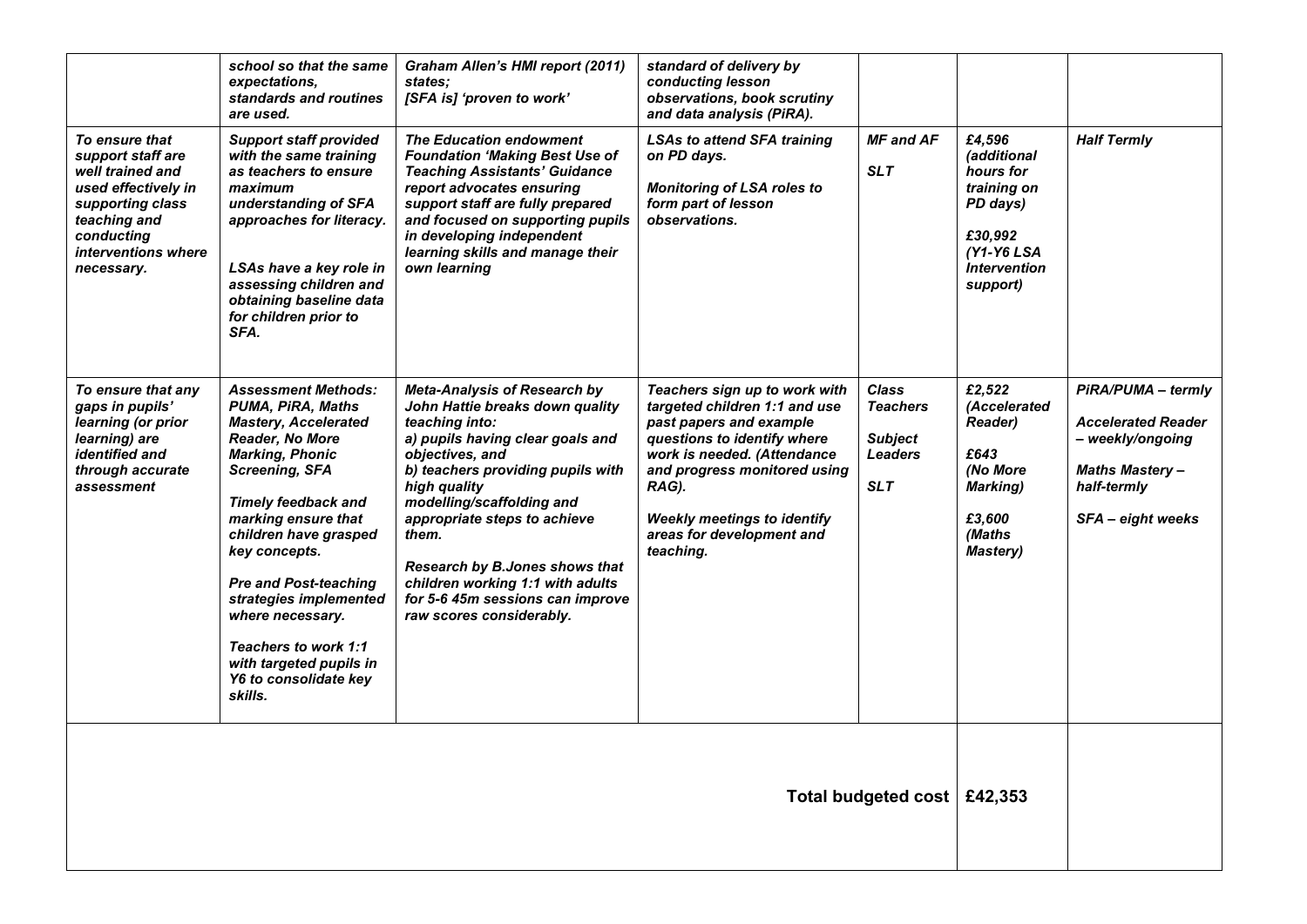| iii.                                                                                                                                                                                                               |  | iv. Targeted support                                                                                                                                                                                                                                                                                                                                                                                                                                           |                                                                                                                                                                                                                                                                                                                                                                                                                                                    |                                                                                                                                                                                                                                                                                                                                                                                                                                              |                                                                                                                                    |                                                               |                                                      |
|--------------------------------------------------------------------------------------------------------------------------------------------------------------------------------------------------------------------|--|----------------------------------------------------------------------------------------------------------------------------------------------------------------------------------------------------------------------------------------------------------------------------------------------------------------------------------------------------------------------------------------------------------------------------------------------------------------|----------------------------------------------------------------------------------------------------------------------------------------------------------------------------------------------------------------------------------------------------------------------------------------------------------------------------------------------------------------------------------------------------------------------------------------------------|----------------------------------------------------------------------------------------------------------------------------------------------------------------------------------------------------------------------------------------------------------------------------------------------------------------------------------------------------------------------------------------------------------------------------------------------|------------------------------------------------------------------------------------------------------------------------------------|---------------------------------------------------------------|------------------------------------------------------|
| <b>Desired</b><br>outcome                                                                                                                                                                                          |  | <b>Chosen</b><br>action/approach                                                                                                                                                                                                                                                                                                                                                                                                                               | What is the evidence and<br>rationale for this choice?                                                                                                                                                                                                                                                                                                                                                                                             | How will you ensure it is<br>implemented well?                                                                                                                                                                                                                                                                                                                                                                                               | <b>Staff lead</b>                                                                                                                  | Cost                                                          | When will you<br>review<br>implementation?           |
| To improve pupils'<br>vocabulary,<br>comprehension and<br>inference skills.<br>To increase quantity<br>and quality of<br>pupils' reading<br>To ensure pupils are<br>reading books with<br>appropriate<br>challenge |  | <b>Success for All (SFA) to</b><br>be implemented from<br>Autumn 2.<br><b>Children streamed by</b><br>reading age to ensure<br>that learning is pitched<br>appropriately.<br><b>High quality texts used</b><br>to stimulate pupils and<br>scheme ensures<br>comprehension is<br>developed.<br><b>AR (Accelerated</b><br>Reader) used to<br>monitor how much<br>reading is occurring in<br>each class. (Challenges<br>and competitions used<br>for motivation). | <b>Education Endowment</b><br><b>Foundation found that</b><br>disadvantaged pupils can make<br>5+ months progress using<br><b>Accelerated Reader.</b><br>Graham Allen (2011) for HMI<br>advocates use of SFA.<br><b>Accelerated Reader diagnoses</b><br>ranges of books appropriate for<br>pupils (Zone of Proximate<br><b>Development ZPD)</b><br>Teachers are able to closely track<br>quantity of reading and analyse<br>comprehension of texts | ALL teaching and support<br>staff given SFA training to<br>ensure maximum uptake and<br>confidence.<br><b>Parent Governor (Librarian) to</b><br>be involved in evaluating use<br>of AR.<br>SLT to monitor delivery and<br>quality of SFA teaching.<br><b>Accelerated Reader Reading</b><br>Assessments to be carried<br>our half-termly to monitor<br>'ZPD' (Zone of Proximal<br>Development) for children as<br>well as their reading ages. | <b>SFA leads</b><br>(AF and MF)<br>Literacy<br>and PP<br>governors<br><b>SLT</b><br><b>Class</b><br><b>Teachers</b>                | £3,000 (SFA<br>resources)                                     | <b>Fortnightly (AR)</b><br><b>Eight weekly (SFA)</b> |
| <b>Targeted pastoral</b><br>support and<br>mentoring will be<br>provided to ensure<br>pupils are<br>supported<br>emotionally and<br>socially where<br>needed.                                                      |  | <b>ELSAs (Emotional</b><br><b>Literacy Support</b><br>Assistants) will provide<br>support through weekly<br>sessions.<br><b>Teachers will update</b><br><b>PP Profiles with details</b><br>of barriers to learning<br>and other contextual<br>information.                                                                                                                                                                                                     | In 2008 the National Federation<br>for Educational research & TDA,<br>found that, 'a culture of<br>mentoring and coaching, will,<br>over time, have an impact on<br>young people and their learning.'                                                                                                                                                                                                                                              | <b>ELSAs will record</b><br>information, attendance and<br>progress on the Pupil<br><b>Premium Profile</b><br><b>Frequency of ELSA support</b><br>will decrease over time as<br>children become more<br>independent and confident.<br><b>Pupil Premium Profiles will be</b><br>checked and updated each<br>half-term with key<br>information.                                                                                                | <b>Class</b><br><b>Teachers</b><br><b>ELSAs</b><br><b>SENCo</b><br><b>Pupil</b><br><b>Premium</b><br><b>Champion</b><br><b>SLT</b> | £8,386<br>£7,135<br>£630 (supply<br>cost for<br>release time) | Weekly meeting with<br><b>SLT</b>                    |
| Total budgeted cost   £19,131                                                                                                                                                                                      |  |                                                                                                                                                                                                                                                                                                                                                                                                                                                                |                                                                                                                                                                                                                                                                                                                                                                                                                                                    |                                                                                                                                                                                                                                                                                                                                                                                                                                              |                                                                                                                                    |                                                               |                                                      |